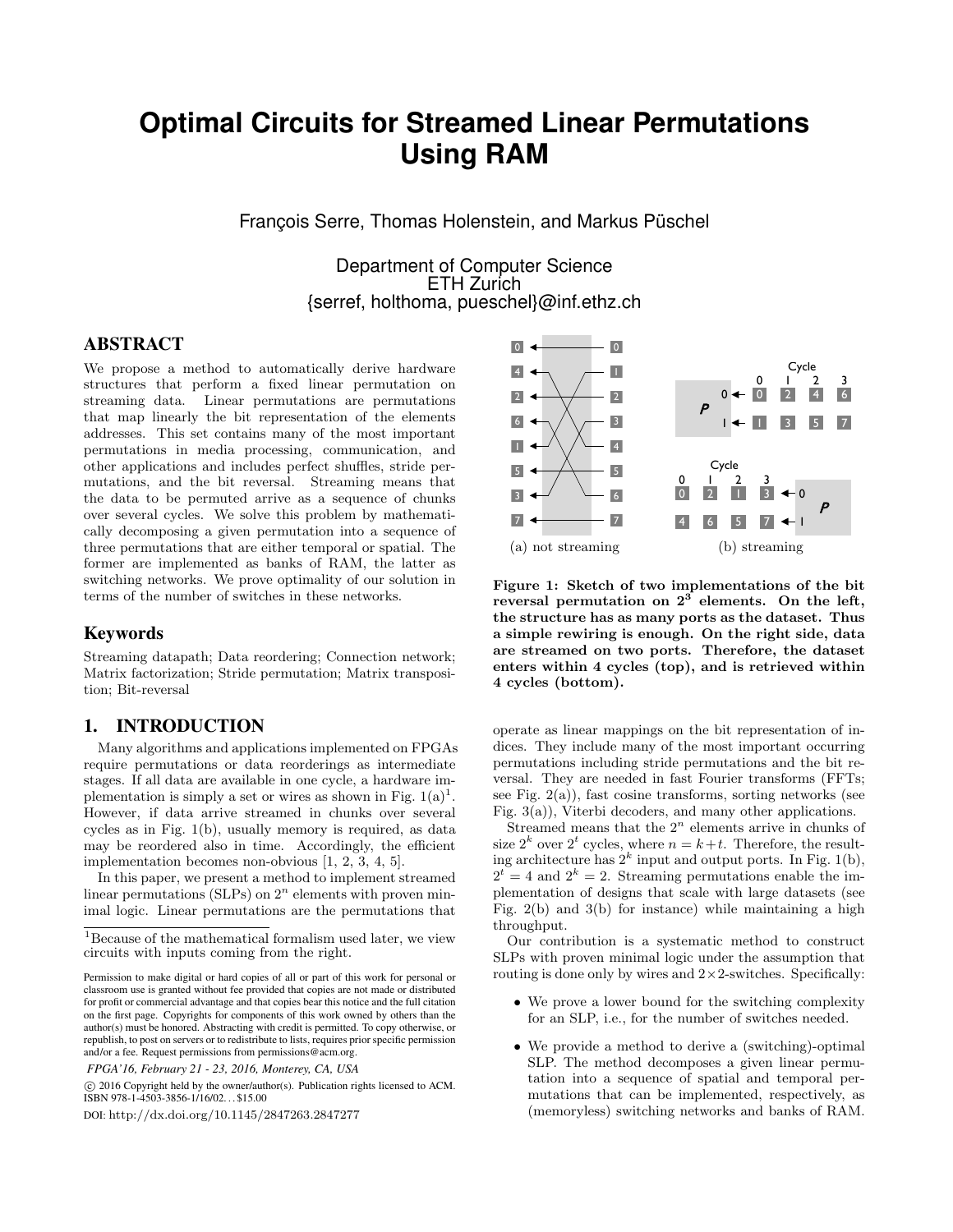

Figure 2: On the top, dataflow of a Pease FFT on 2<sup>4</sup> elements. After a bit-reversal permutation, a set of 8 parallel DFTs on 2 elements followed by a stride permutation is repeated 4 times. This graph can be directly used for a direct fully-parallel implementation. On the bottom, the same implementation is "folded" with  $k = 2$ , allowing to reduce the use of DFTs to sets of 2 parallel units.



Figure 3: A sorting network working on  $2^3$  elements [6]. The " $S_2$ " blocks represent two input sorters. On the top, a fully-parallel implementation. On the bottom, the same implementation "folded" with  $k =$ 2, allowing to halve the number of sorters [7].

We show that this decomposition is equivalent to a matrix factorization problem in which the minimization of certain ranks of submatrices is equivalent to minimizing the logic of the resulting circuit.

• Finally, we demonstrate our method by generating streamed bit reversal permutations for a Virtex FPGA, and by comparing our optimal solutions to prior art.

#### 2. BACKGROUND AND NOTATION

We provide background on linear permutations, starting with two special cases before we give a general definition.

Bit-reversal permutation. Used in FFTs, the bitreversal permutation has been studied extensively [8]. It maps each element to the position given by reversing the binary representation of its index. Formally, we denote the binary representation of an index  $i$  with a column vector  $i<sub>b</sub>$ of n bits, such that the most significant bit is at the top. For example, if  $n = 3$ ,

$$
6_b = \begin{pmatrix} 1 \\ 1 \\ 0 \end{pmatrix},
$$

which the bit reversal maps by flipping upside down to obtain  $3_b$ . Formally, it maps positions as  $i_b \mapsto i'_b = J_n \cdot i_b$ , where

$$
J_n = \begin{pmatrix} 1 \\ 1 \end{pmatrix}.
$$
 (1)

This  $n \times n$  bit matrix describes how the bit reversal operates "on the bits," and should not be confused with the  $2^n\times 2^n$ permutation matrix that encodes how it maps the data.

Perfect shuffle. The perfect shuffle on  $2^n$  elements interleaves the first and the second half:

$$
i \mapsto \begin{cases} 2i, & \text{if } 0 \le i < 2^{n-1}, \\ 2i - 2^n + 1, & \text{if } 2^{n-1} \le i < 2^n. \end{cases}
$$

On the bit representation it can be represented as cyclic shift:  $i_b \mapsto i'_b = C_n \cdot i_b$ , where

$$
C_n = \begin{pmatrix} 1 & & \\ & \ddots & \\ 1 & & 1 \end{pmatrix} \tag{2}
$$

is a bit matrix.

If P is an  $n \times n$  matrix that describes the way a permutation works on the binary representation of the elements, we denote this permutation with  $\pi(P)$ . Formally,  $\pi(P)$  is the permutation of  $\{0, \ldots, 2^n - 1\}$  such that, for all i in this set,

$$
(\pi(P)(i))_b = P \cdot i_b.
$$

General linear permutations. Generalizing the previous special cases we consider an arbitrary invertible bit matrix<sup>2</sup> P. Then the mapping  $i_b \mapsto P \cdot i_b$  defines a permutation on  $\{0, \ldots, 2^n-1\}$  that we denote with  $\pi(P)$ . We call such permutations linear [9, 10] and there are  $\prod_{i=0}^{n-1} (2^n - 2^i)$  of them. In particular, not every permutation on  $2^n$  elements is linear; for example, linear permutations always leave the first element unchanged (since  $0<sub>b</sub>$  is the all-zero vector and thus mapped to  $P \cdot 0_b = 0_b$ ).

For instance, if

$$
V_n = \begin{pmatrix} 1 & & \\ \vdots & \ddots & \\ 1 & & 1 \end{pmatrix},
$$

then  $\pi(V_3)$  is the permutation:  $0 \mapsto 0, 1 \mapsto 1, 2 \mapsto 2$ ,  $3 \mapsto 3$ ,  $4 \mapsto 7 \mapsto 4$ ,  $5 \mapsto 6 \mapsto 5$ . More generally,  $\pi(V_n)$ is the permutation of  $2^n$  elements that leaves the first  $2^{n-1}$ 

<sup>&</sup>lt;sup>2</sup>Mathematically,  $P \in GL_n(\mathbb{F}_2)$ , where  $\mathbb{F}_2$  is the Galois field with two elements. Hence, the set of linear permutations is a group, i.e., closed under multiplication and inversion.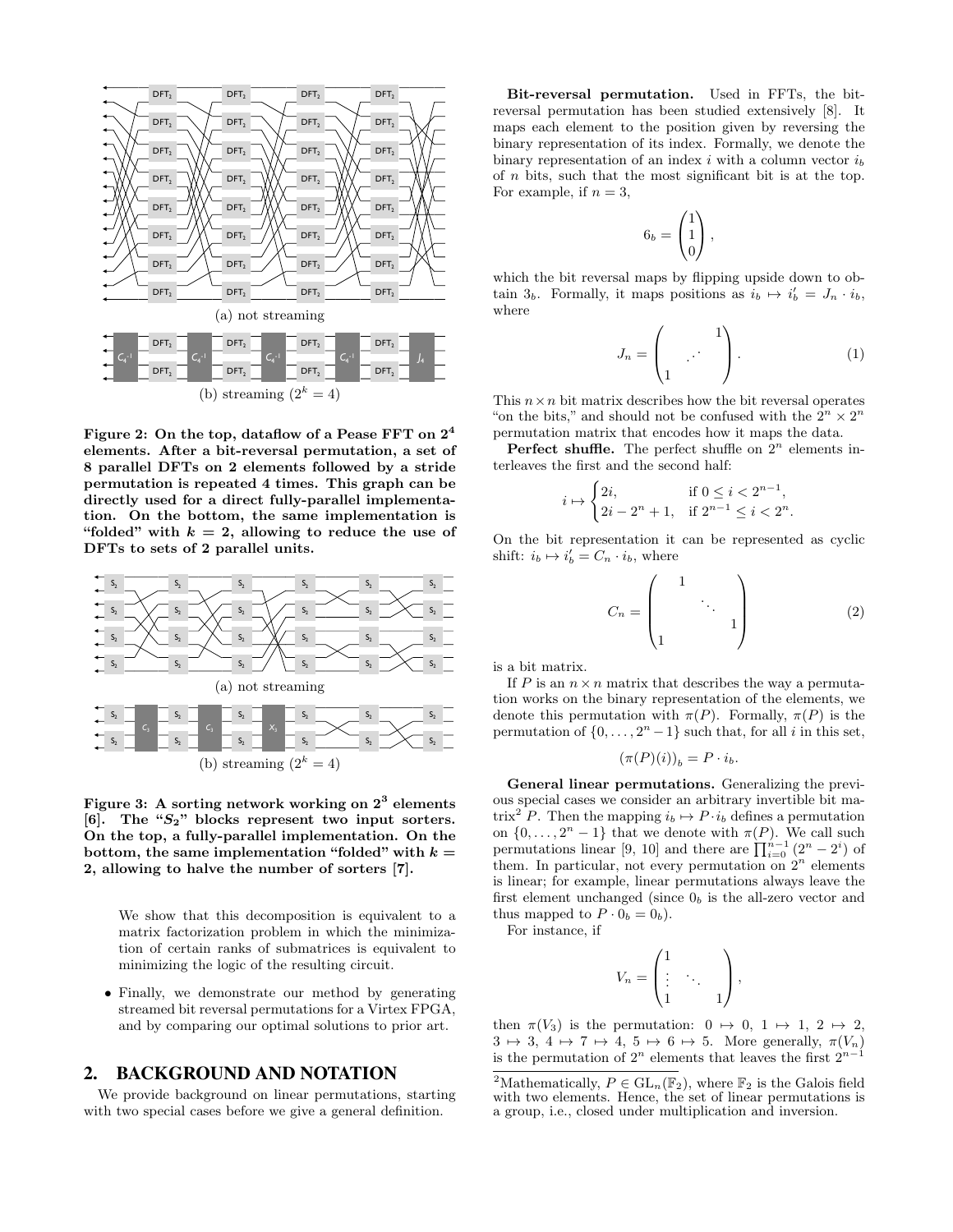elements unchanged, and that reverses the list of the others. It occurs in fast cosine transforms [11].

Composition of linear permutations. Composing two linear permutations corresponds to multiplying the associated matrices:

$$
\pi(P) \circ \pi(Q) = \pi(PQ).
$$

Additionally, we have  $\pi(I_n) = I_{2^n}$  and therefore<sup>3</sup>:

$$
\pi(P^{-1}) = \pi(P)^{-1}.
$$

As an example, every stride permutation on  $2^n$  elements is a power r of the perfect-shuffle  $\pi(C_n)$ . Therefore, these are linear permutations as well with the associated matrix  $C_n^r$ .

# 3. STREAMING LINEAR PERMUTATIONS (SLPS): THEORY

Based on the prior formalism, we introduce the problem of streaming linear permutations (as in Fig 1(b)) using bit matrices. Then we discuss two special cases: temporal permutations that do not permute across ports and thus can be implemented using banks of RAM only, and spatial permutations that only permute elements within each cycle and thus can be implemented using switching networks (SNWs). Our approach is then to decompose the general case into these special cases, for which implementations can readily be derived.

Finally, we prove a lower bound on the switching complexity of a given permutation. This bound will later turn out to be sharp and is one main contribution of this paper.

Matrix formalism. As in the introduction, we index each element from 0 to  $2^n - 1$  such that for  $2^k$  ports, the element with index  $i = c \cdot 2^k + p$  enters during the  $c^{th}$  cycle on the  $p^{th}$  input port. This means  $c_b$  are exactly the upper  $t = n - k$  bits of  $i<sub>b</sub>$  and  $p<sub>b</sub>$  are the lower k bits. For instance, for  $t = 3$  and  $k = 2$ , the element with the index

$$
22_b = \begin{pmatrix} 1 \\ 0 \\ 1 \\ 1 \\ 0 \end{pmatrix} = \begin{pmatrix} 5_b \\ 2_b \end{pmatrix}
$$

will arrive during the 5th cycle on port 2.

Therefore, it is natural to block a given bit matrix  $P$  as

$$
P = \begin{pmatrix} P_4 & P_3 \\ P_2 & P_1 \end{pmatrix}, \text{ such that } P_4 \text{ is } t \times t. \tag{3}
$$

Hence, the associated streaming permutation maps the input element that arrives on port  $p$  during cycle  $c$  to the output port  $P_1p_b + P_2c_b$  at cycle  $P_4c_b + P_3p_b$ .

Next we introduce two special cases of SLPs that will form the building blocks of our general solution.

Spatial permutations. We define (memoryless) spatial permutations as SLPs that permute only within cycles. Therefore,  $P$  must leave the upper  $t$  bits  $c_b$  of each address unchanged, i.e., satisfy  $P_4c_b + P_3p_b = c_b$ , which yields the form

$$
P = \begin{pmatrix} I_t & & \\ P_2 & P_1 \end{pmatrix} . \tag{4}
$$

These can be implemented using a switching network that consists of controlled  $2 \times 2$ -switches (see Fig. 4 later). The cycle number controls the setting of the switches. The implementation using a shortened Omega network will be discussed in Section 4.1.

If, in addition, the same reordering is performed in each cycle, we call the spatial permutation steady. This is the case if and only if  $P_2 = 0$ . Such permutations can be implemented with a simple rewiring without control (similar to Fig.  $1(a)$ , and we consider its cost to be zero.

Temporal permutations. These are the dual of spatial permutations, in the sense that they leave the port number unchanged but permute across cycles. Hence, these permutations are represented by matrices of the form

$$
P = \begin{pmatrix} P_4 & P_3 \\ I_k \end{pmatrix} . \tag{5}
$$

They can be implemented using  $2^k$  banks of RAM as explained in Section 4.2.

General linear permutations: Switching complexity. We implement general linear permutations  $\pi(P)$  by first decomposing them into temporal and spatial permutations, i.e., by factoring  $P$  (blocked as in (3)) into matrices of the form (4) and (5). We will later see that three such matrices always suffice. Interestingly, with this assumption on the building blocks we can already prove a lower bound on the number of switches needed. The reason is that only the switches can map between ports, and their number is thus determined by "how much variety"in mapping between ports is required across the different cycles.

THEOREM 1. A full-throughput implementation of an SLP for P with  $2^k$  ports that only uses  $2 \times 2$ -switches for routing requires at least  $rk P_2 \cdot 2^{k-1}$  many switches, where  $rk P_2$  denotes the rank of the matrix  $P_2$ .

PROOF. As the implementation has full throughput, each element passes at most one time through a given switch. We denote with  $\ell_{p,c}$  the number of switches that the element that arrives on port  $p$  at cycle  $c$  passes through.

If we accumulate across cycles for all inputs at port  $p$ , the bit representations of the corresponding output ports, we get

$$
\{P_1p_b + P_2c_b \mid 0 \le c < 2^t\} = P_1p_b + \text{im } P_2.
$$

This set (as a coset of direction im  $P_2$ ) contains  $2^{\text{rk }P_2}$  elements. This means that each input port has to communicate with  $2^{\text{rk }P_2}$  different output ports.

Let now  $p'$  be one of the  $2^{\text{rk }P_2}$  possible output ports for an element from input port  $p$ . Further, let  $\bar{c}$  be an input cycle of an arbitrary element which transits from  $p$  to  $p'$ . The set of cycles for which an element transits from  $p$  to  $p'$ is:

$$
\{c_b \mid p'_b = P_1 p_b + P_2 c_b\} = \bar{c}_b + \ker P_2.
$$

This set (as a coset of direction ker P<sub>2</sub>) contains  $2^{t-\text{rk }P_2}$ elements. As this number is independent from  $p'$ , the distribution over the possible output ports is uniform. Therefore, elements that arrive on port  $p$  must at least go through rk  $P_2$  switches in average (since  $\log_2(2^{\text{rk }P_2}) = \text{rk } P_2$  bits are needed to describe the output port):

$$
\frac{1}{2^t} \sum_{c=0}^{2^t-1} \ell_{p,c} \geq \text{rk } P_2, \quad \text{for every } p. \tag{6}
$$

 $3\pi$  is a group-homomorphism.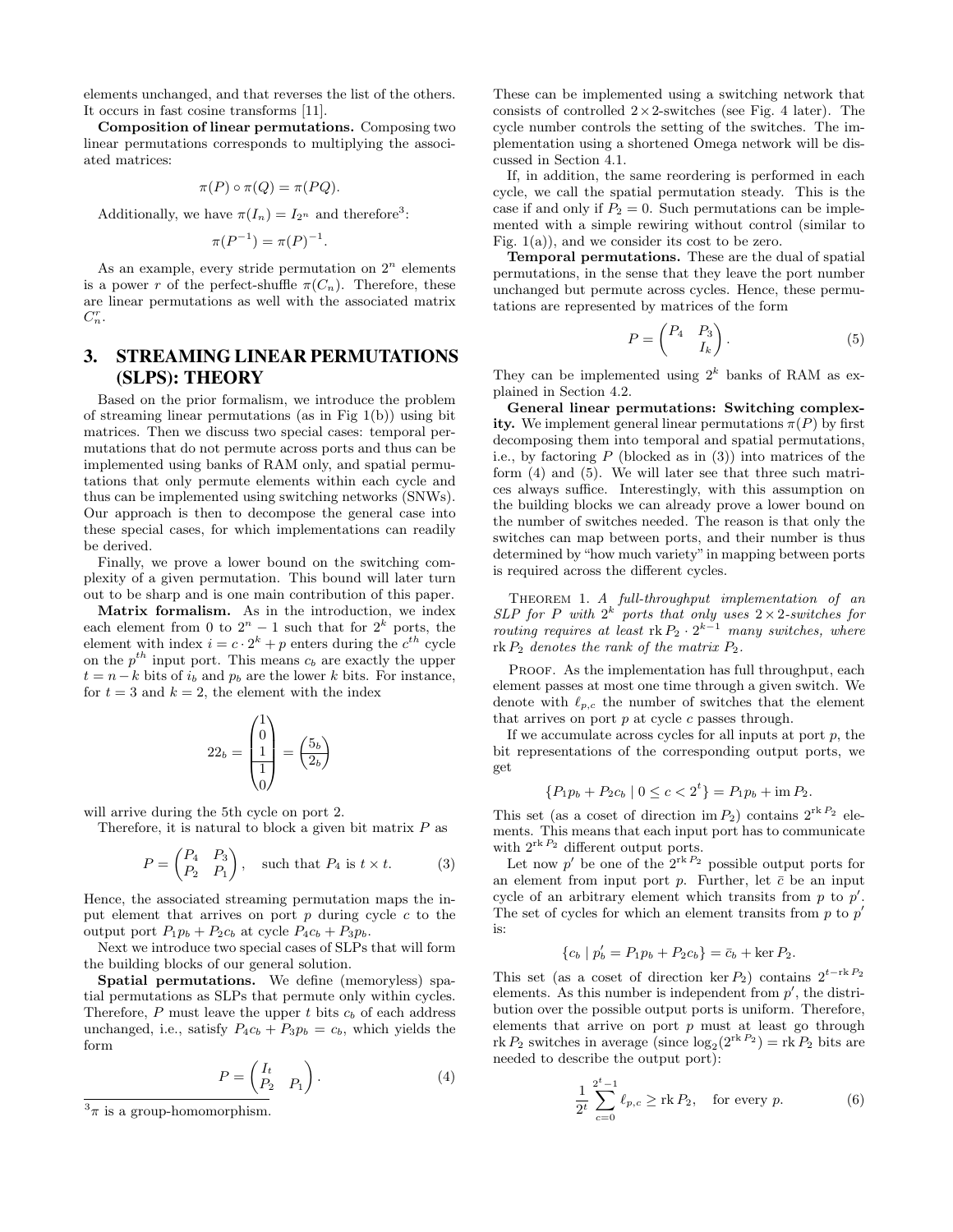

Figure 4: An SNW consisting of two Omega network stages. Each stage contains a perfect shuffle followed by a column of  $2^{k-1}$  switches controlled by a single common bit. Here, the first stage is controlled by a single bit of a counter, while the second one is controlled by the sum of the two other bits of this counter.

We now denote with s the number of switches in an implementation. Since each switch has two inputs, two elements per cycle pass through it. In total,  $2 \cdot 2^t$  elements pass through a single switch. Hence

$$
\sum_{\substack{0 \le c < 2^t \\ 0 \le p < 2^k}} \ell_{p,c} \le 2 \cdot s \cdot 2^t. \tag{7}
$$

Combining (6) and (7), we get:

$$
s \ge \frac{1}{2^{t+1}} \sum_{p=0}^{2^k-1} \sum_{c=0}^{2^t-1} \ell_{p,c} \ge \frac{1}{2} \sum_{p=0}^{2^k-1} \text{rk } P_2,
$$

which yields the desired result.  $\square$ 

As examples, we see that the number of switches for a spatial permutation is at least  $rk P_2 \cdot 2^{k-1}$ , whereas for a temporal permutation that lower bound is 0, as expected, since no switches are needed.

# 4. IMPLEMENTATION OF SPATIAL AND TEMPORAL PERMUTATIONS

In this section, we explain how to implement the two special cases of SLPs. In the next section we solve the general case by optimally decomposing it into these.

#### 4.1 Spatial Permutations

We show how to optimally implement a given spatial permutation using a switching network (SNW) with rk  $P_2 \cdot 2^{k-1}$ 2×2-switches, thus matching the lower bound of Theorem 1. The network we construct is an Omega network [10] with  $k - \text{rk } P_2$  stages removed. An optimal solution is already given in [2]; our description here is somewhat simpler and included for completeness.

A stage of an Omega network consists of a perfect shuffle followed by a column of  $2^{k-1}$  2×2-switches: see Fig. 4, which

shows 2 stages. We first consider one column of switches. If these switches are all controlled by a common bit, then, when this bit is set, pairs of elements are exchanged:

$$
\begin{cases} p \mapsto p+1 & \text{if } p \text{ is even} \\ p \mapsto p-1 & \text{if } p \text{ is odd,} \end{cases}
$$
 (8)

otherwise the column of switches leaves the data unchanged.

We add a counter  $c$  of  $t$  bits that is incremented at every cycle. Then, for a fixed vector  $v$  of  $t$  bits, it is possible to compute  $c_b \cdot v$  using xor gates, and we use the result to control the column of switches. This structure performs the permutation (8) when  $c_b \cdot v = 1$ , and does nothing otherwise. In other words, we have implemented  $\pi(K_v)$ , where

$$
K_v = \begin{pmatrix} I_t & & & \\ & 1 & & \\ & & \ddots & \\ v^T & & & 1 \end{pmatrix}.
$$

The perfect shuffle that precedes within the stage is a steady spatial permutation, i.e., a rewiring. Therefore, with our formalism, one stage in Fig. 4 is described by the matrix:

$$
S_v = K_v \cdot \begin{pmatrix} I_t & & \\ & C_k \end{pmatrix}.
$$

We now construct an implementation for a spatial permutation given by (4). First, we find an invertible  $k \times k$ matrix L such that  $LP_2$  has rk  $P_2$  non-zero lines  $v_i^T$  at the top (Gauss elimination):

$$
LP_2 = \begin{pmatrix} v_1^T \\ \vdots \\ v_{\text{rk}, P_2}^T \\ 0 \\ \vdots \\ 0 \end{pmatrix}.
$$

Direct computation shows that:

$$
P = \begin{pmatrix} I_t & & \\ & L^{-1}C_k^{k-\text{rk }P_2} \end{pmatrix} S_{v_{\text{rk }P_2}} \dots S_{v_1} \begin{pmatrix} I_t & \\ & L P_1 \end{pmatrix}.
$$

This yields an implementation with  $rk P_2$  Omega network stages framed by two rewirings. Thus, the number of switches used is  $rk P_2 \cdot 2^{k-1}$ .

Finally, 2×2-switches can easily be implemented using two 2-to-1 multiplexers. However, some platforms may support larger multiplexers more efficiently. In this case, it is possible to group several switches of different stages as shown in Fig. 5 with an example.

#### 4.2 Temporal Permutations

We consider a temporal permutation associated with a matrix (5), and implement it using  $2^k$  RAM banks, each capable of storing  $2^{\overline{t}}$  elements.

Implementation principle. Each port is associated with one bank: the input port  $p$  is connected to the write port of the  $p^{th}$  bank, and the read port of this bank is connected to the corresponding output port. A possible scheme consists in writing incoming elements linearly in the bank (using a counter  $c$  of  $t$  bits, as in the spatial permutation case), and to retrieve them in the permuted order, i.e. at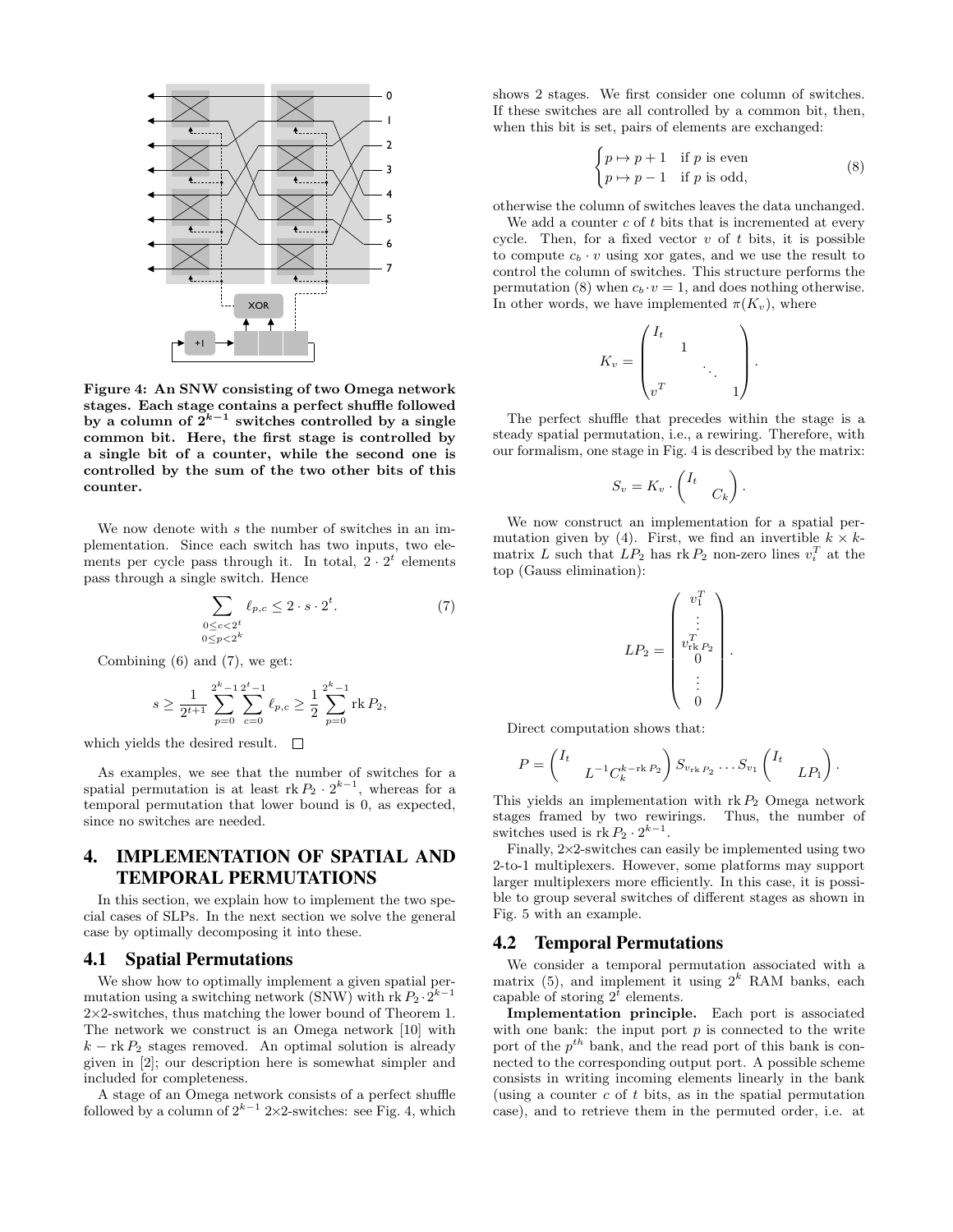

Figure 5: Implementation of the first output port of a switching network using a 4-to-1 multiplexer.

the address  $P_4^{-1}c_b + P_4^{-1}P_3p_b$ . This address can be computed jointly for every banks using xor gates on the bits of c. Then, inverters specialize these addresses for each bank by adding  $P_4^{-1}P_3p_b$ .

However, depending on the permutation, this scheme may not be suitable for full-throughput, as some elements of a dataset may be written to a memory address that contains an element of the previous dataset that has not been retrieved yet. Depending on the technology available for the memory, different strategies can be used to overcome these conflicts.

Single-ported RAM. In the case where it is only possible to write or to read an element during a cycle, [4] proposes a double-buffering method. Each port is associated with two RAM banks. One set is written in one of them, while elements of the previous set are retrieved from the second one. This method doubles the memory consumption, and requires an additional multiplexer per port, but has little overhead in control complexity.

If the RAM allows a simultaneous read and write at the same address, [5] proposes a method that uses only one bank per port to perform a temporal permutation  $\sigma$ . Each incoming element is written at the address where the element of the previous set is being read. For example, if the first set is written linearly in the memory, then the second set is written where the first set is read, i.e. at address  $\sigma^{-1}(c)$ . The  $i^{th}$  set is then read at address  $\sigma^{-i}(c)$ .

In the case of linear permutations, this address becomes:

$$
P_4^{-i}c_b + (P_4^{-i} + \dots + P_4^{-1})P_3p_b.
$$
 (9)

This method is well suited in the case where  $P_4$  is the identity, equal to its inverse, or more generally, if  $(P_4^i)_i$  has a low period. In this case, all possible addresses can be computed using xor gates, and a counter  $i$  suffices to control a multiplexer choosing the appropriate address. Otherwise, it becomes interesting to store the different values of  $P_4^{-i}$  and of  $(P_4^{-i} + \cdots + P_4^{-1})P_3$  in a ROM. In the worst case, this ROM would contain  $(k+n) \cdot t \cdot 2^t$  bits<sup>4</sup>. The address (9) can then be computed using and and xor gates.

Dual-ported RAM. If the RAM used allows two simultaneous read and write at two different addresses, it is possible to absorb a potential array of  $2\times2$ -switches that would



Figure 6: Merging two banks with a  $2 \times 2$ -switch in a large dual-ported bank.

follow the temporal permutation. Two banks connected to the same switch are fused into one large bank (see Fig. 6), and the read/write addresses corresponding to the two ports are swapped according to the control bit of the switch.

**Reuse.** If  $0 < r \leq t$ , and P has the form:

$$
\begin{pmatrix} I_r & & \\ & * & * \\ & & I_k \end{pmatrix},
$$

it means that the associated temporal permutation is periodic with a period of  $2^{t-r}$  cycles<sup>5</sup>. Therefore, it is possible to divide the memory consumption by  $2<sup>r</sup>$  by implementing only the permutation represented by the lower principal submatrix, and reuse it  $2^r$  times<sup>6</sup>.

#### 5. GENERAL LINEAR PERMUTATIONS

In this section, we discuss the implementation of a general SLP  $\pi(P)$  using the previous structures. This is equivalent to decomposing  $P$  into spatial and temporal permutations, i.e., permutations of the form (4) and (5).

A first idea is to use one spatial and one temporal permutation. Indeed, if the block  $P_4$  is invertible, Gauss elimination yields

$$
P = \begin{pmatrix} I_t & 0 \\ P_2 P_4^{-1} & P_1 + P_2 P_4^{-1} P_3 \end{pmatrix} \begin{pmatrix} P_4 & P_3 \\ I_k \end{pmatrix}.
$$

This means that  $\pi(P)$  can be implemented using a memory block followed by an SNW. For the spatial part,  $\text{rk } P_2 P_4^{-1} =$ rk  $P_2$ , i.e., our implementation will have rk  $P_2 \cdot 2^{k-1}$  switches, which matches the lower bound of Theorem 1.

Conversely, it is possible to decompose an SLP using an SNW followed by a memory block, if  $P_1$  is invertible. Again, the construction will be optimal.

However, if neither  $P_1$  nor  $P_4$  are invertible, none of the solutions above exist. Hence, three blocks are needed and two possibilities exist, depicted in Fig. 7: the SNW-RAM-SNW structure (Section 5.1), and the RAM-SNW-RAM structure (Section 5.2).

<sup>&</sup>lt;sup>4</sup>The period of  $(P_4^{-i} + \cdots + P_4^{-1})_i$  is at most twice the period of  $(P_4^i)_i$ , which is itself at most  $2^t$  [12].

<sup>&</sup>lt;sup>5</sup>This is a consequence of  $\pi(I_r \oplus A) = I_{2r} \otimes \pi(A)$  in the notation of [2].

 ${}^{6}$ This optimization has the theoretical advantage of yielding an empty implementation for the trivial temporal permutation  $\pi(I_n)$ .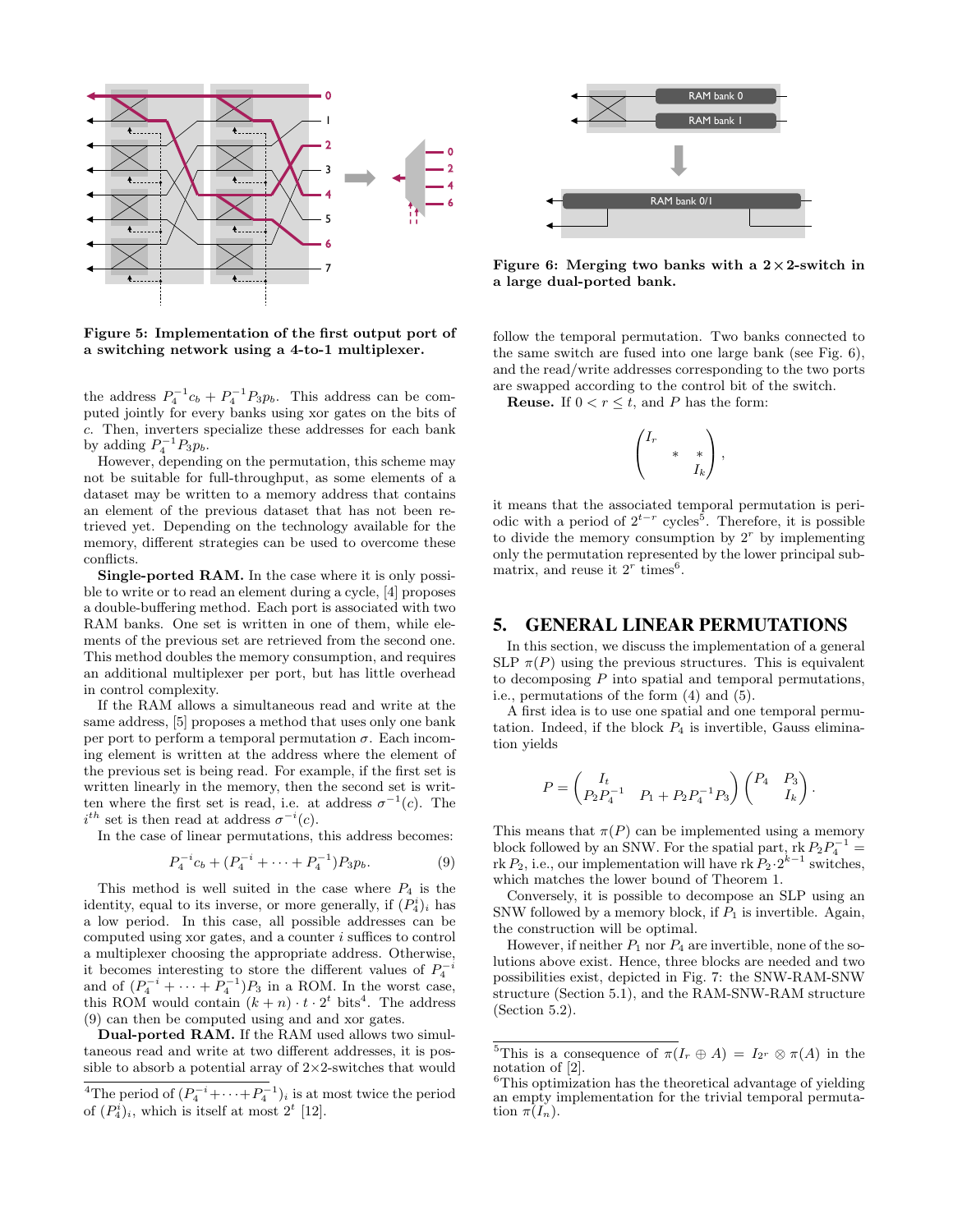

Figure 7: Two possible architectures for a streaming permutation.

## 5.1 SNW-RAM-SNW

An SNW-RAM-SNW implementation (Fig. 7(a)) corresponds to the factorization

$$
P = \begin{pmatrix} I_t & 0 \\ L_2 & L_1 \end{pmatrix} \begin{pmatrix} M_4 & M_3 \\ & I_k \end{pmatrix} \begin{pmatrix} I_t & 0 \\ R_2 & R_1 \end{pmatrix} . \tag{10}
$$

Using our method of implementation, the number of switches involved equals  $(\text{rk } L_2 + \text{rk } R_2)2^{k-1}$ . Thus we want to minimize  $rk L_2 + rk R_2$  for an optimal implementation. This decomposition has been studied in [13], summarized in the following theorem:

THEOREM 2. If P is an invertible  $n \times n$  matrix, then (10) verifies:

$$
rk L_2 + rk R_2 \ge \max(rk P_2, n - rk P_4 - rk P_1).
$$

Further, there exists a decomposition (10) reaching this bound.

This theorem provides the minimal number of switches possible for the assumed architecture SNW-RAM-SNW, along with the existence of a solution reaching this bound. An algorithm to compute this solution in cubic arithmetic time in *n* is provided in  $[13]^{7}$ .

However, if  $rk P_4 + rk P_2 + rk P_1 < n$ , the solution has more switches than suggested by Theorem 1 (which does not fix the architecture). It turns out that in this case the next architecture is optimal in terms of the number of switches, at the price of twice the RAM.

## 5.2 RAM-SNW-RAM

A RAM-SNW-RAM implementation (Fig. 7(b)) corresponds to the factorization

$$
P = \begin{pmatrix} L_4 & L_3 \\ & I_k \end{pmatrix} \begin{pmatrix} I_t & & \\ M_2 & M_1 \end{pmatrix} \begin{pmatrix} R_4 & R_3 \\ & I_k \end{pmatrix} . \tag{11}
$$

A switching-optimal solution is guaranteed by the following theorem:

THEOREM 3. If P is an invertible  $n \times n$  matrix, there exists a decomposition (11) that verifies  $rk M_2 = rk P_2$ .

The existence of such a decomposition is again shown in [13], with an algorithm that computes such a decomposition in cubic arithmetic time in n.

In summary, the RAM-SNW-RAM solution is always optimal in terms of the number of switches. However, if  $rk P_4 +$  $r k P_2 + r k P_1 > n$ , SNW-RAM-SNW offers a better solution with half the RAM.

### 6. RESULTS

We evaluate our method in two ways. First, we consider one particular, but important example: the streamed bit reversal. We compare our two proposed architectures (one of which is optimal) against a prior solution. Second, we compare our streamed permutations against all four prior solutions that we found in the literature. We show a table summarizing the similarities and differences and illustrate these with three example settings.

**Example: Bit-reversal.** We consider for  $k = t = n/2$ the bit-reversal permutation  $\pi(J_n)$ . Since  $P_2 = J_k$ , Theorem 1 states that at least  $k \cdot 2^{k-1}$  switches are needed. However, Theorem 2 shows that an SNW-RAM-SNW structure requires twice this amount:  $k \cdot 2^k$  switches, based on, for example,

$$
P = J_n = \begin{pmatrix} I_k & I_k \end{pmatrix} \begin{pmatrix} I_k & J_k \end{pmatrix} \begin{pmatrix} I_k & I_k \end{pmatrix}.
$$

If, on the other hand, we choose a RAM-SNW-RAM structure, we can reach the minimal number of switches with, for example,

$$
P = J_n = \begin{pmatrix} I_k & J_k \\ & I_k \end{pmatrix} \begin{pmatrix} I_k & \\ J_k & I_k \end{pmatrix} \begin{pmatrix} I_k & J_k \\ & I_k \end{pmatrix}
$$

.

The price is twice the RAM capacity. Note in both cases the simplicity of the control logic: only a k-bit counter and k inverters are needed.

Fig. 8 shows throughput versus area for a bit reversal on  $2^{11}$  16-bit elements for the two different architectures implemented with  $k \in \{1, \ldots, 5\}$ , i.e., 2 to 32 ports, and  $t = 11-k$ . In this case, our SNW-RAM-SNW solution is equal to the one proposed by [2]. For each of the two solutions we also implemented the FPGA-specific optimization that uses 4-input multiplexers as sketched in Fig. 5, which yields significant area gains.

We compare against the RAM-SNW-RAM solution in [14], which is more general in that it can handle (fixed) arbitrary, also non-linear permutations. The target is a Virtex-7 xc7vx1140tflgl1930 FPGA, using Xilinx Vivado 2014.4.

Comparison against prior work. Table  $1<sup>8</sup>$  summarizes the similarities and differences between our solutions (SNW-RAM-SNW and RAM-SNW-RAM) and four prior works. As the table shows, only ours provide guaranteed optimal switching complexity at similar RAM cost.

To show the difference with an example, Fig. 9 compares, for different streaming scenarios, the number of switches

 $7$ The "rank exchange" section in [13] can be used in some cases to balance the ranks of  $L_2$  and  $R_2$ . For instance, if  $rk L_2$  and  $rk R_2$  are both odd, it is interesting to reduce the rank of  $L_2$  by one and increase the rank of  $R_2$  by one, thus making them both even, and therefore easier to implement using 4-input multiplexers.

 $8$ We suppose here that [5] uses a switch based Benes<sup>s</sup> permutation network to implement their crossbars.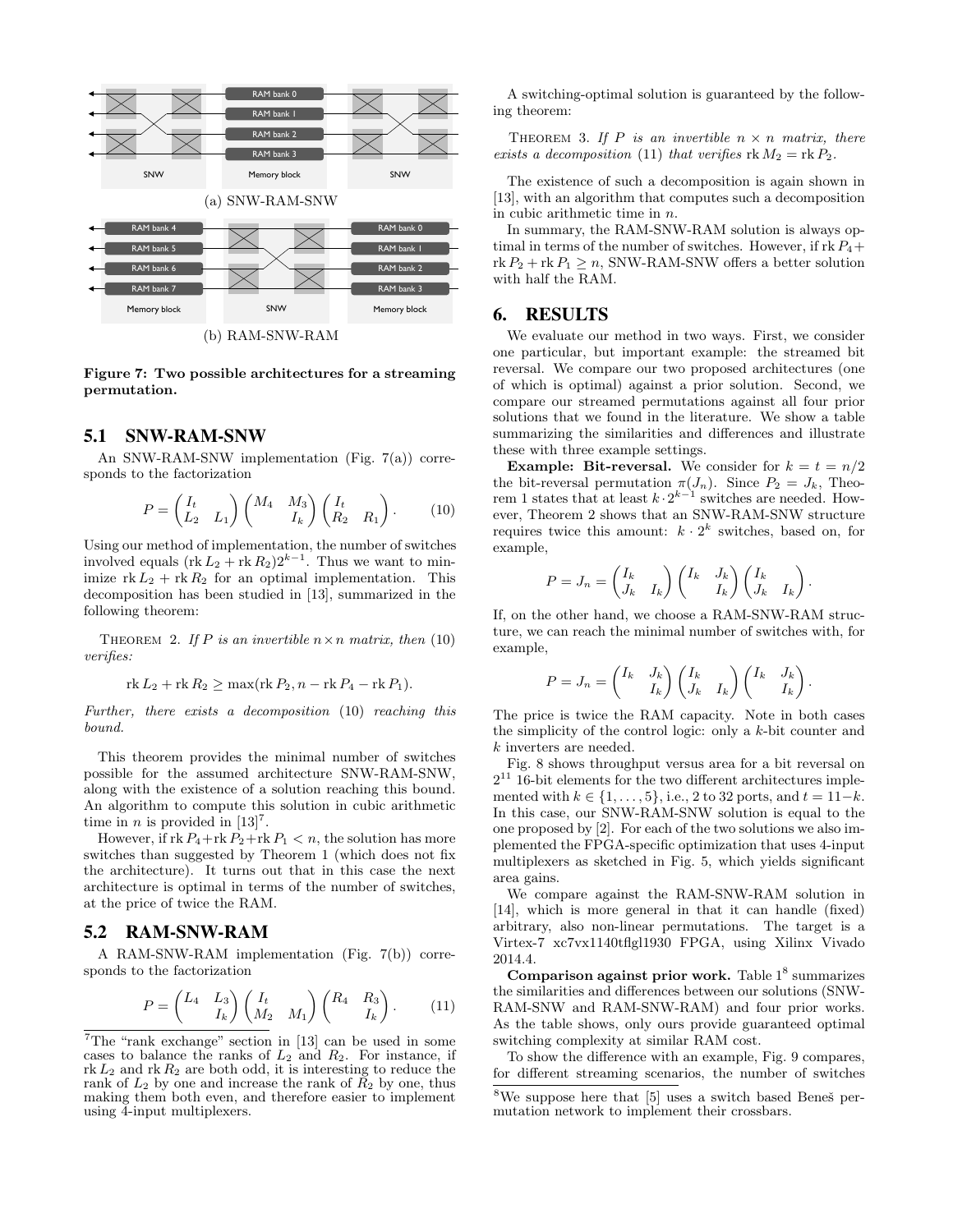

Figure 9: Number of switches needed for  $10^7$  random SLPs with different architectures.

| Architecture      | Permutations | Memory                             | Number of switches                                                        | Optimal routing?                   |
|-------------------|--------------|------------------------------------|---------------------------------------------------------------------------|------------------------------------|
| RAM/SNW/RAM       | Linear only  | $2^{k+1}$ banks of $2^t$ words     | rk $P_2 \cdot 2^{k-1}$                                                    | Always                             |
| SNW/RAM/SNW       | Linear only  | $2^k$ banks of $2^t$ words         | $\max(\text{rk } P_2, n - \text{rk } P_4 - \text{rk } P_1) \cdot 2^{k-1}$ | Iff $rk P_4 + rk P_2 + rk P_1 > n$ |
| $\lceil 2 \rceil$ | Linear only  | $2^k$ banks of $2^{t+1}$ words     | $\geq$ max(rk $P_2$ , n – rk $P_4$ – rk $P_1$ ) · $2^{k-1}$               | Generally not                      |
| $[14]$            | All          | $2^{k+1}$ banks of $2^{t+1}$ words | $(k - 1/2) \cdot 2^k$                                                     | Never for SLPs with $k > 2$        |
| $\lceil 5 \rceil$ | All          | $2^k$ banks of $2^t$ words         | $(k-1/2) \cdot 2^{k+1}$                                                   | Never for SLPs                     |
| $[15]$            | All          | $2^k$ banks of $2^t$ words         | $k \cdot 2^k$                                                             | Never for SLPs                     |

Table 1: Comparison of different architectures using RAMs, in the case of a full-throughput SLP.

used by the different architectures. In (a) all specified SLPs are considered, in (b) and (c), the full number is too large and we chose  $10<sup>7</sup>$  random samples instead. The pie charts show the distribution of the number of switches needed for these SLPs. As shown in the paper, one of our solutions (the two leftmost in the table) always minimizes the number of switches needed. We observe the improvement over prior work and also that for larger scenarios, most of the permutations can be implemented optimally using SNW-RAM-SNW. As we have seen, this is not true for the bit-reversal.

## 7. RELATED WORK

Switching networks for sets of permutations. Switching networks that can execute all permutations (in a non-streamed way) are a classic topic in computer science [16, 17]. A variant of this problem occurred in Section 4.1 where we implemented streamed spatial permutations. Namely, we had to build a minimal switching network capable of passing a subset of permutations.<sup>9</sup> Our solution was based on a reduced Omega network and we proved optimality. The complete Omega network has been heavily studied in [9, 10, 18, 19]. Beyond that, the problem of finding a minimal switching network to perform a given set of permutations appears to have not received much attention in the literature. An exception is the last section in [18], which, however, produces only upper bounds for few cases.

SNW-RAM-SNW structure. We now restrict ourselves to the structure proposed in Section 5.1. This architecture has already been proposed for streamed linear permutations in [2], which also proves optimality for the special case of permutations that permute the bits of the indexes (a group called PIPID in  $[10]$  or BP class in  $[19]$ ), i.e., where P has only one 1 in each row and column. In particular, this includes stride permutations (2) and bit-reversal (1). For these permutations, our solution is equal (Fig. 8 shows one example).

However, [2] has two shortcomings that we resolve in this paper. First, the method to derive an SNW-RAM-SNW implementation is in general not optimal (see Fig. 9). Second, [2] does not consider the alternative architecture RAM-SNW-RAM, which, in some cases provides solutions with fewer switches at the cost of twice the RAM. In this paper we resolve both problems completely by establishing an

<sup>&</sup>lt;sup>9</sup>Specifically a coset  $Hg$ , where g is a linear permutation, and  $H$  a subgroup of bit complement permutations, i.e., permutations that map an index i to  $i<sub>b</sub> + v$ , where v is a given bit vector.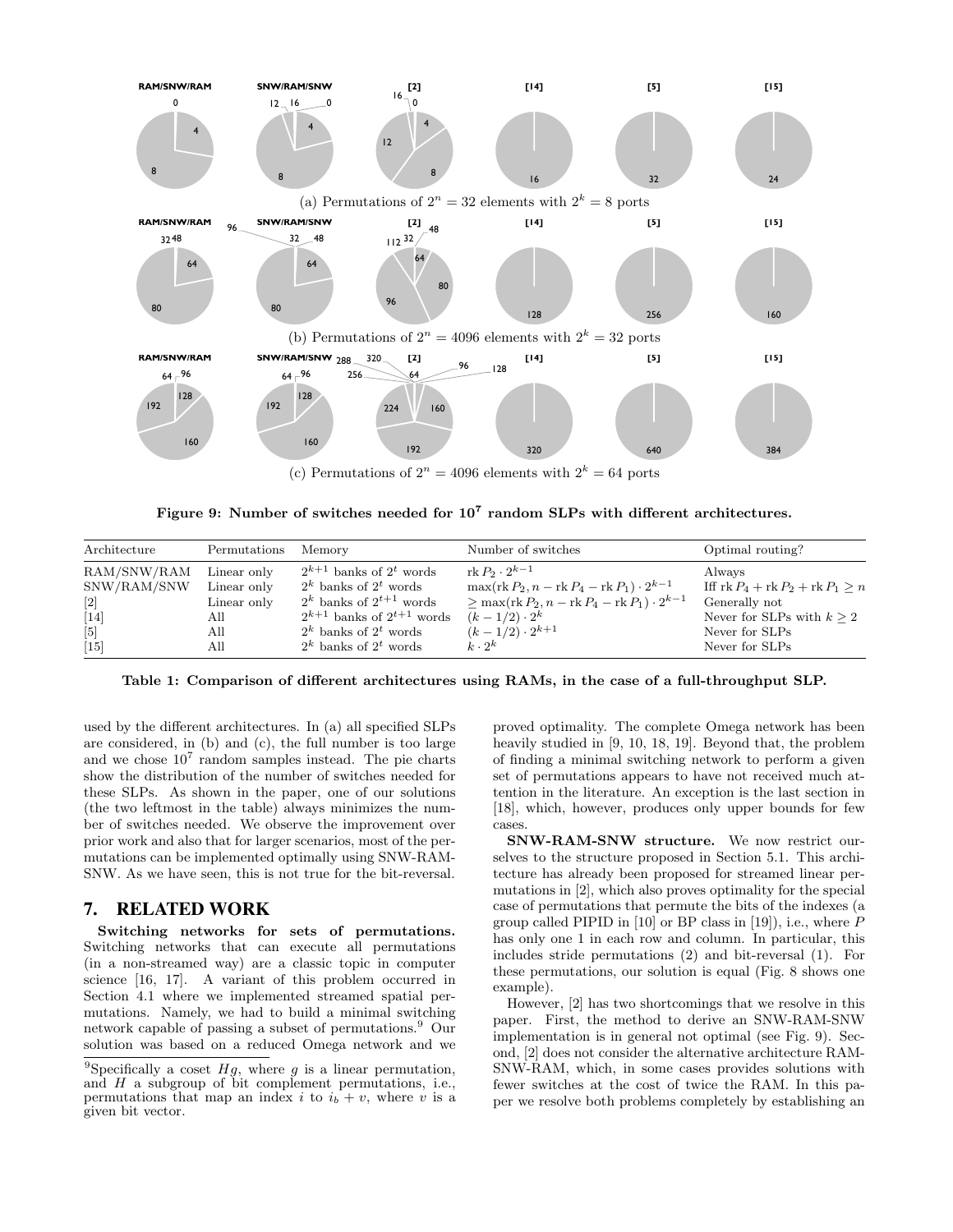**Bit-reversal, 2n = 2048 on Xilinx Virtex-7 FPGA** Throughput [Gbits/s]



Figure 8: Comparison of our two structures for a bit-reversal permutation on 2048 16-bit elements for different multiplexer sizes vs. [14]. Labels: number of BRAM tiles. In this example, the SNW-RAM-SNW structure that uses 2-input muxes is equivalent to [2].

architecture-oblivious sharp lower bound for the number of switches needed and a technique for obtaining that optimal solution using the SNW-RAM-SNW or RAM-SNW-RAM architecture. We precisely characterize the cases where the latter wins.

As a minor point, the solution in [2] uses a doublebuffering method to achieve full-throughput (as they mention a memory requirement of  $2^{n+1}$  words in the last section). We propose an alternative method in Section 4.2 that does not require additional RAM capacity.

This SNW-RAM-SNW architecture has also been used in [5] to implement the streaming permutations needed in a bitonic sorting network (which are all linear). They achieve an efficient memory usage, but the method used (folding a Clos permutation network) doesn't harness the specificity of the particular permutations they consider, and the resulting design requires two complete switching networks (that allow any permutation), which also makes the control logic much more complex.

Similarly, [15] offers a solution based on a Beneš network to build a streamed solution for any, also non-linear, given permutation on  $2^n$  elements. Because it is more general, it is not optimal for the linear case. Additionally, the generated datapath is independent of the desired permutation. The control logic is also more complex, as it uses ROM look-up tables to store memory addresses and the control bit of every switches for every cycles. This allows flexibility in the sense that different permutations can be implemented simply by modifying these tables, but is clearly suboptimal for a single fixed permutation. In Fig. 9, we showed how our solutions outperform this method.

RAM-SNW-RAM structure. The RAM-SNW-RAM structure was considered in [14] to implement any (including non-linear) streaming permutation of any size. A shortcoming is that the central SNW has to be able to pass any spatial permutation. Further, it considers only double-buffering for

its temporal permutations. We compared our different architectures in Fig. 8 and 9.

Other architectures for streamed permutations. Other approaches for building a fixed permutation technique include [1], which proposes a register based implementation, and [20], which is specific to implementing stride permutations. These two methods have in common that they use registers to delay elements. In this paper we choose a more regular architecture using RAM banks instead, which are available on FPGAs, to spare logic.

## Acknowledgement

We thank Peter A. Milder for his help with implementing [14], and the anonymous reviewer who suggested to use 4 input multiplexers on FPGAs, which we incorporated in our results (Fig. 8).

# 8. CONCLUSIONS

The main theoretical result of this paper is the exact switching complexity of streamed linear permutations. We established this result by first proving a lower bound, and then providing a constructive method that achieves this lower bound. Our method implements optimal SLPs using switches and RAMs using two different architectures. One always has optimal switching complexity, but requires a RAM capacity of twice the size of the dataset. The other proposed architecture is switching-optimal for some permutations (that we precisely characterized) and requires only half the RAM capacity. We have implemented the technique to test on given permutations; but the main contribution of the paper is the theory and the underlying key idea: to phrase the problem as a specific matrix factorization and apply techniques from linear algebra to construct solutions and prove their optimality.

## 9. REFERENCES

- [1] K. K. Parhi, "Systematic synthesis of DSP data format converters using life-time analysis and forward-backward register allocation," IEEE Transactions on Circuits and Systems II: Analog and Digital Signal Processing, vol. 39, no. 7, pp. 423–440, 1992.
- [2] M. Püschel, P. A. Milder, and J. C. Hoe, "Permuting streaming data using RAMs," Journal of the ACM, vol. 56, no. 2, pp. 10:1–10:34, 2009.
- [3] M. Püschel, P. A. Milder, and J. C. Hoe, "System and method for designing architecture for specified permutation and datapath circuits for permutation," 2008. US Patent 8,321,823.
- [4] P. A. Milder, F. Franchetti, J. C. Hoe, and M. Püschel, "Computer generation of hardware for linear digital signal processing transforms," ACM Transactions on Design Automation of Electronic Systems (TODAES), vol. 17, no. 2, 2012.
- [5] R. Chen, S. Siriyal, and V. Prasanna, "Energy and memory efficient mapping of bitonic sorting on FPGA," in International Symposium on Field-Programmable Gate Arrays (FPGA), pp. 240–249, 2015.
- [6] D. E. Knuth, The Art of Computer Programming, 2Nd Ed. (Addison-Wesley Series in Computer Science and